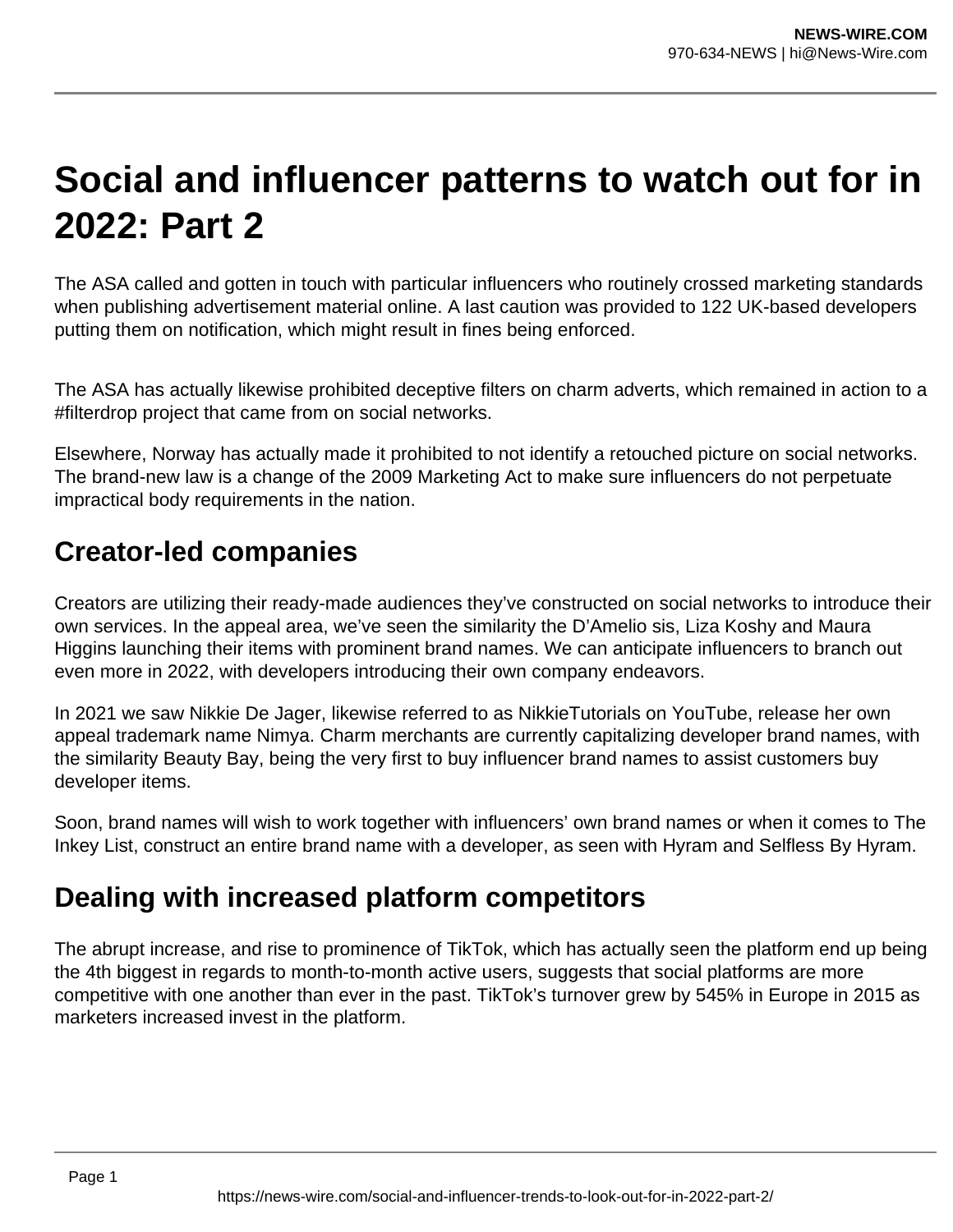

The outcome of this intense competitors is enduring gamers copying interesting functions to remain appropriate, and to take the marketplace share far from the brand-new gamers.

This has actually held true with Clubhouse having live audio principles ripped and reproduced on Facebook, and TikTok's vertical swipe video feed being reproduced on Instagram, Facebook, Snapchat and even Pinterest.

The effect of all this competitors highlights the requirement to remain ahead of platform patterns to guarantee brand names can respond to market modification early, and gain from raised natural reach.

It is likewise important to comprehend what formats really work, we've seen the similarity Twitter drop Fleets due to a failure of use, so brand names should do their due diligence to make sure brand-new formats deserve content financial investment.

### **Data-led very first**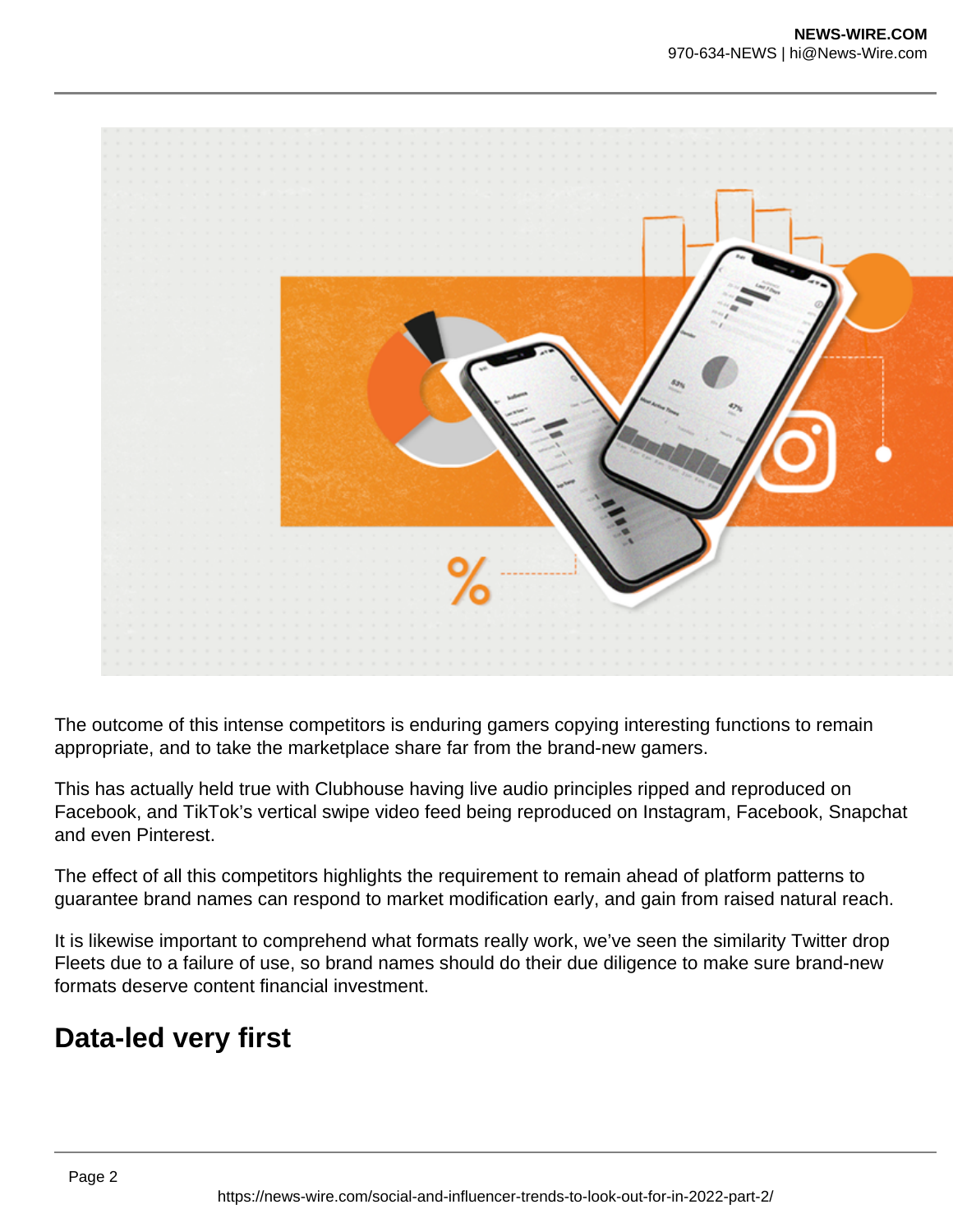Social media platforms are proficient in acknowledging the appeal of influencers as a media channel, as an outcome, they are working more than ever on information and insights to help online marketers and developers in producing data-led choices.

Instagram is the frontrunner when it concerns routinely upgrading information and analytics. Just recently, they included comprehensive market details, providing details on precisely who is engaging with material and the kinds of audiences that are being reached.

## **Alterations to platform algorithms**

Instagram and YouTube both share the exact same spotlight when it pertains to decreasing reach and engagement. This is because of modifications in algorithms that aren't completely discussed by platforms, leaving developers in the stumble.

Creators have actually voiced their issues and required the similarity Instagram to shed some light on what is occurring with platform algorithms.

Adam Mosseri, CEO of Instagram, just recently attended to continuous decreases in engagement and highlighted a bug in Instagram's code that triggered posts not to appear on individuals's feeds, eventually causing engagement decreases.

Shifts of algorithms to serve preferred material to the person has actually implied developers need to up their video game in regards to engaging their audience and content output.

As an outcome, influencers who have no understanding of algorithms or interest cultivating tight knit neighborhoods will ultimately experience a big drop off in engagement as content stops to be served to audiences in their instant following and beyond.

## **Tools for on-platform brand name collaborations**

The similarity Instagram and TikTok are introducing brand-new methods to assist in brand name collaborations by comprehending the value of brand name promos and the effect they have on developers.

For example, TikTok has actually made it easy for brand names to use trending natural material from a developer and basically improve videos to a defined audience. This is all part of the brand-new Spark Ads alternative, which enables brand names to take advantage of an influencer's own deal with to run advertisements that are belonging to the platform and have actually currently experienced success prior to marketing rights.

Instagram and Pinterest have actually likewise been working away on their collaboration tools. Pinterest has actually begun to permit developers to monetize their material through tagging Idea Pins with